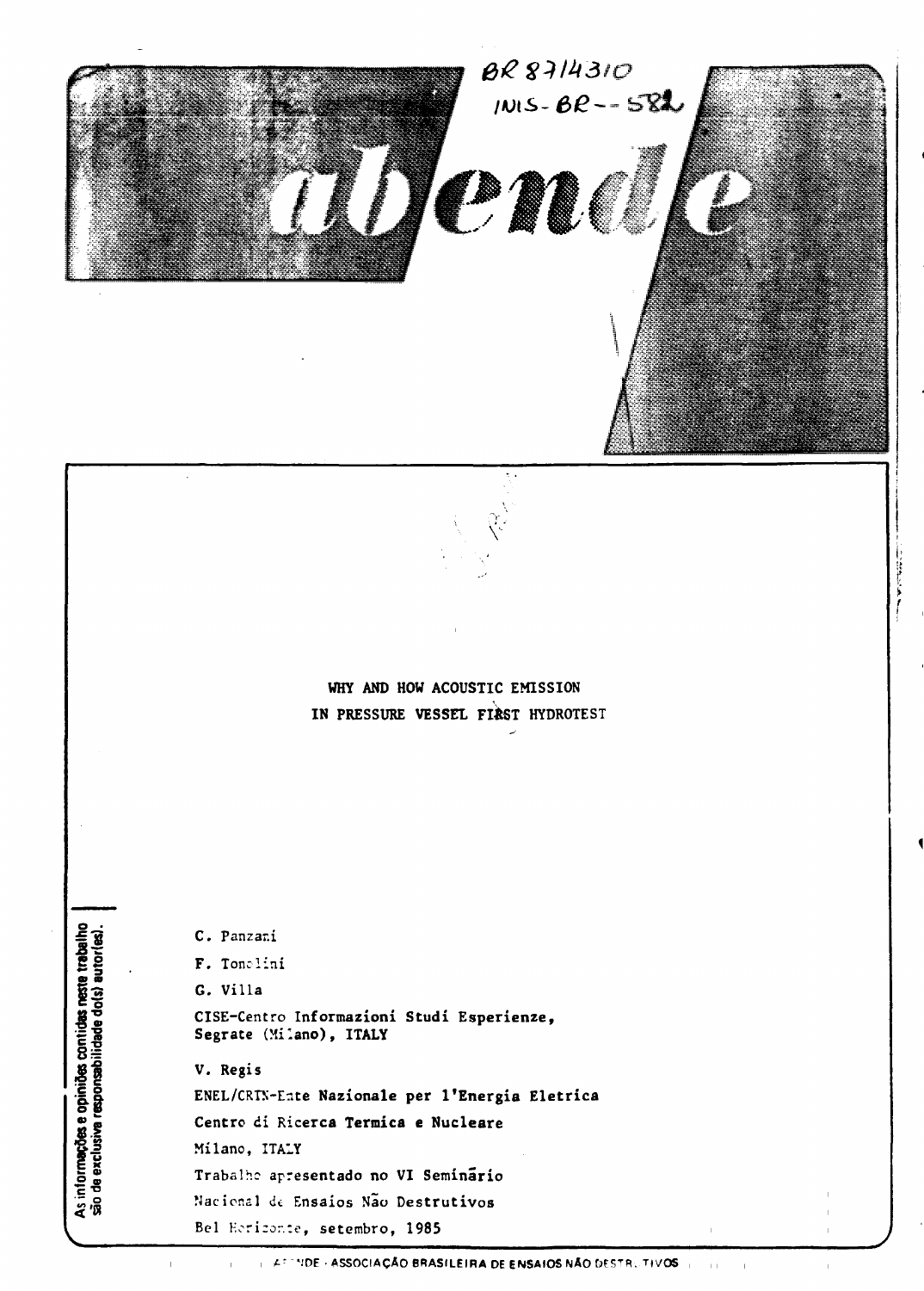$\n *T*$   $\frac{1}{2}$   $\frac{1}{2}$   $\frac{1}{2}$   $\frac{1}{2}$   $\frac{1}{2}$   $\frac{1}{2}$   $\frac{1}{2}$   $\frac{1}{2}$   $\frac{1}{2}$ 

# **SYNOPSIS**

**AE monitoring during pressure vessel first hydrotest has reached a good ndustrial maturity. In this paper the main advantages obtained performing nis type of examination are considered**

**The characteristics and performance of the AE instrumentation to be jseó for a correct test are illustrates The main criteria for AE source cnaracterization (location, typical AE parameters and their correlation with :--essure value), the calibration and test procedures, are discussed.**

**The ndt post-test examinations and laboratory specimen experiments ere also outlined. Personnel qualification requirements are finally indicated.**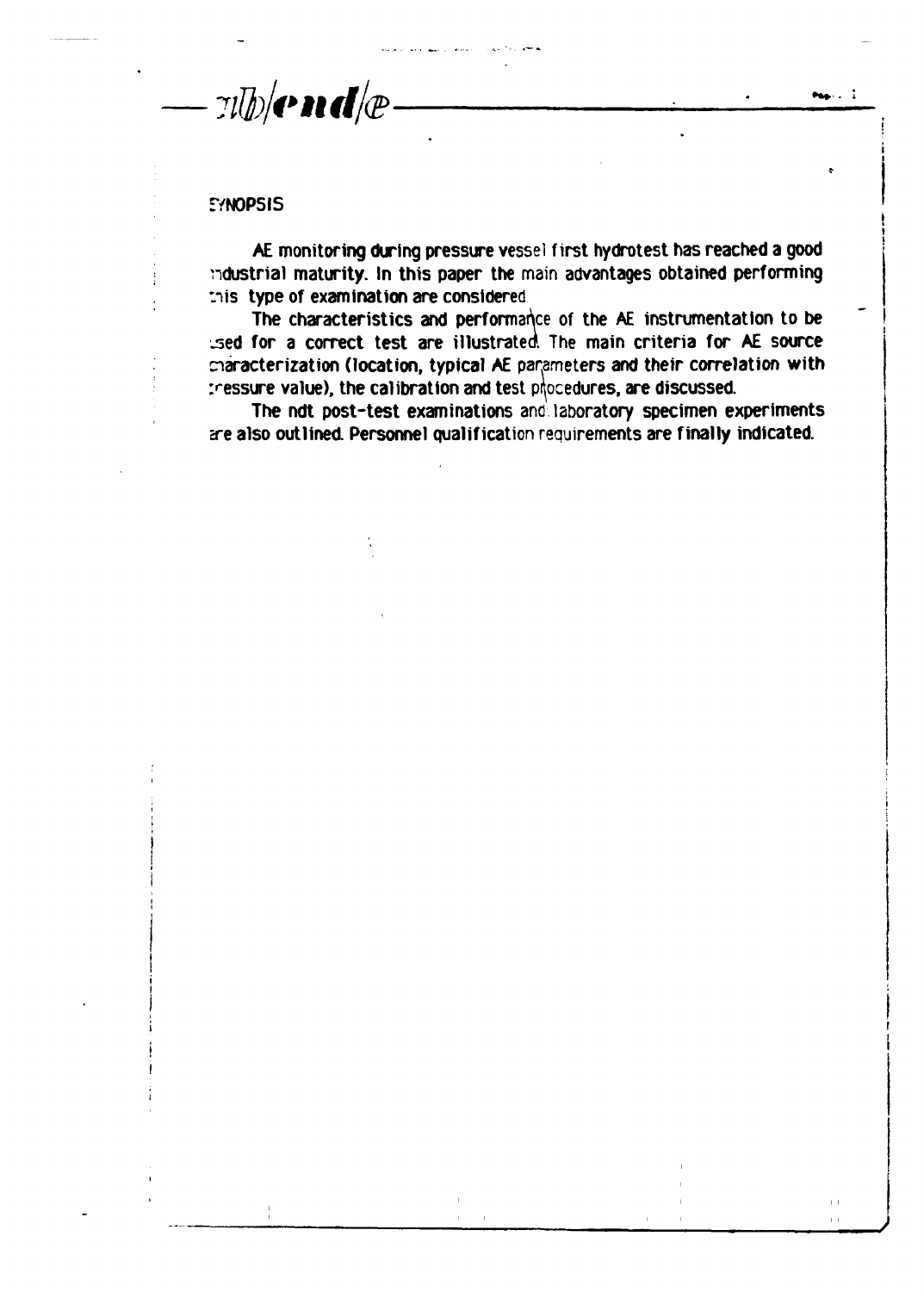$\langle \pi l \psi \rangle$ end $\psi$ 

#### **1. INTRODUCTION**

**An extraordinary variety of Acoustic Emission (AE) applications have been suggested in twenty years of research and development.**

**Only few of them have reached industrial maturity.**

AE monitoring of pressure vessels during hydrotest is a well proven **application but, owing to loss of AE activity due to "Kaiser" effect, only AE examination during the firdft hydrotest has been intensely investigated.**

**The accumulation of experience and data allowed to obtain a considerable progress in the development of instrumentation systems. Multichannel and multiparameter equipments are available and sophisticated analyses may be performed. High sensitivity and performance Instrumentation prototypes were constructed, for instance, in the frame of CI5E-ENEL programmes in the AE field**

**In ?"dition, the great number of performed AE workshop hydrotest (40** were carried out by CISE on chemical and electrical plant components: **reacto' \* .twers, storage tanks, Y junctions and segments of penstock water pipes, ; ierical pressure vessels of hypercritical thermal power plants, a BWR r**  $\leq$  **s ire vessel (1-6), test facilities for nuclear reactor coolant pumps,** etc.),  $n \cdot s$  permitted a strong increase in the capability of AE technique to get **insigat ir.to the flaw evolution process and therefore making hydrotest by AE a mo?f and more useful examination.**

**n these bases, many advantages may be envisaged in AE monitoring** during first hydrotest, provided that the examination is correctly carried out.

# **2. WH- AE IN FIRST HYDROTEST**

**' he AE auscultation of pressure vessels during hydrotest is contextually carried out with vessel pressurization and therefore no delay and interference with working schedule is to be expected.**

**The method provides a one-shot picture of the AE sources producted in structural material of 100% of the vessel volume during load application.**

#### **2.1. Identification of Evolving Flaws**

**A complete location map of the emitting flaws is provided pointing out the positions on the wall surface to be verified by post-test usual or non conventional ndt techniques. Preexisting flaws revealing evolution under stress or the onset and growth of new defects occurtng during hydrotest may be detected (cracks, disbonding and crushing of slugs, disbonding of cladding seams). Zones where loose parts are bending and frictioning, yielded areas, repairs, plate split ends are also evidenced. Finally, the distributions density**

 $\bullet$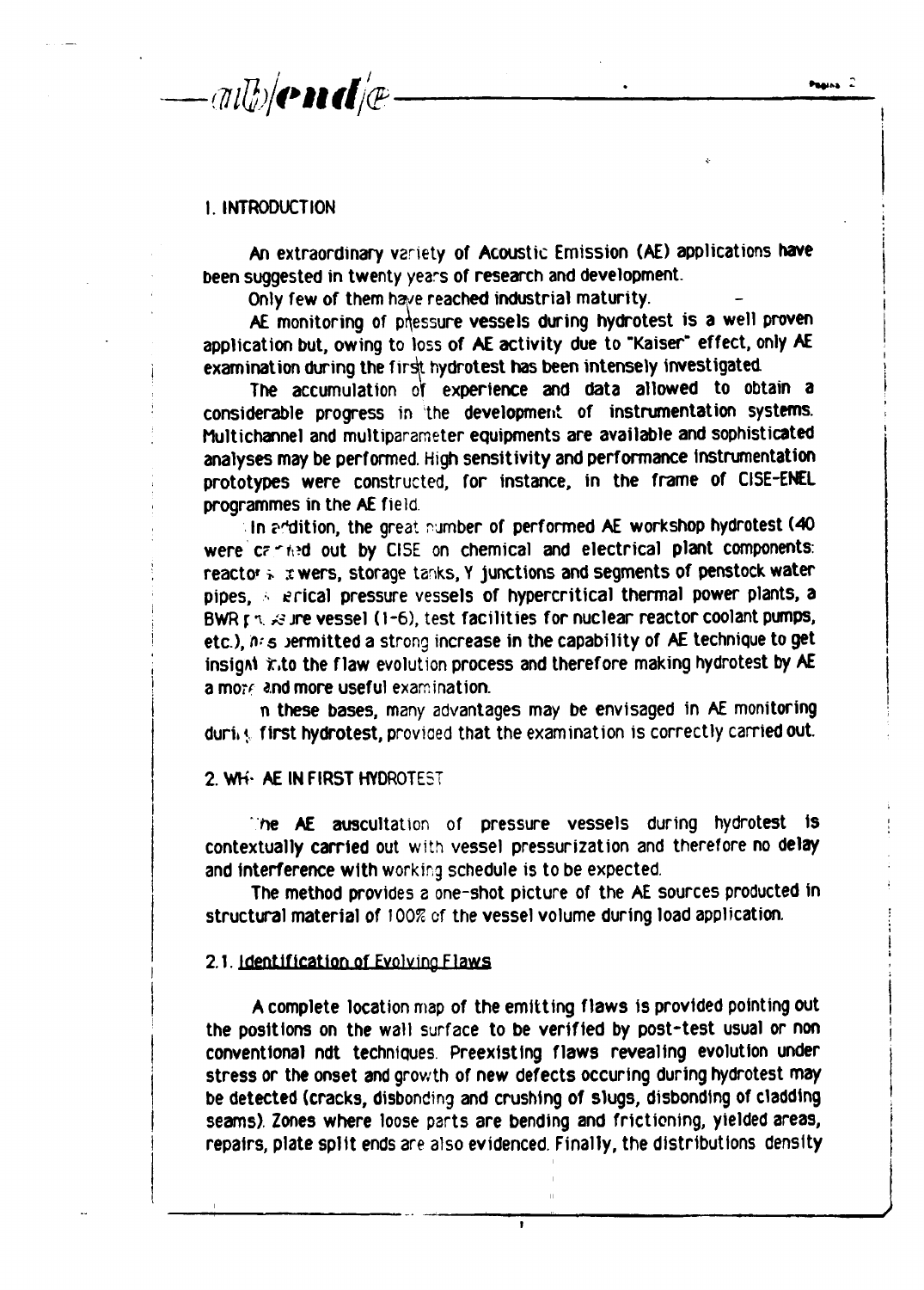$\lll$  with end  $\lll$  .

of plate secte jations is generally well measured giving and indication of **materials**  $C_2$  **ty.** 

**Thrcj: the measurement of some significant parameters (concentrate:' count rate, amplitude, duration of the AE events of the located soj-:t and their correlation with the load or the local stress value,** some information about characterization and evolution of detected flaws may be also inferred.

# 2.2. Failure trevention

**An es ;\ alarm before failure may be obtained by AE monitoring.** In order to check the actual capability of AE to prevent catastrophic rupture special experiments were carried out by CISE:

- low temperature (-40°C) tests were made on two through thickness **notches -essels pressurized up to failure. AE sources near the tips of the gro: e were detected very early. With pressure increase AE became more an: more intense invading more extended zone around the groove.**
- **a reduce: scale vessel was monitored by means of AE up to its burst. Many AE events occured during the test. However, the presence of acoustic pulses produced by the use of a huge pump masked too** frequently the data acquisition. The AE sources analyses were then **prefera: y made during hold times of the test during which AE became more a<sup>r</sup> !: more active with the increase of load value. Four concentrated AE sources were located during the hold times of the experiment (Fig. la, b,c) they appeared respectively at 50%, 608, 95% and 90% of the final bu'st pressure value (in Table 1 the event number for the four sources at different loads is given). The failure occured just in** correspindence to the above-mentioned sources and post-rupture examination showed that a large crack propagated through a path **connectig the four acoustically active zones.**

**A direr, control of damage evolution during pressurization with a feedback on p.mpfng speed may performed. In this connection CISE performed an experimer: on a full scale vessel containing real cracks detected by ultrasonic inspection in the weld of the closure head (these welds are cut-off and the heads removed after hydrotest). The AE could be able to control crack evolution in r-ai time giving an early indication of incipient failure before a catastrophic -upture occured. From this experiment positive and interesting results were obtained. The real time diagnosis capability of AE monitoring was confirme i because the most active AE zones were detected and located just in the :ositions indicated by ultrasonic examinations (Fig. 2). The increasing t^nds (Fig. 3) of the AE event count rate and amplitude with**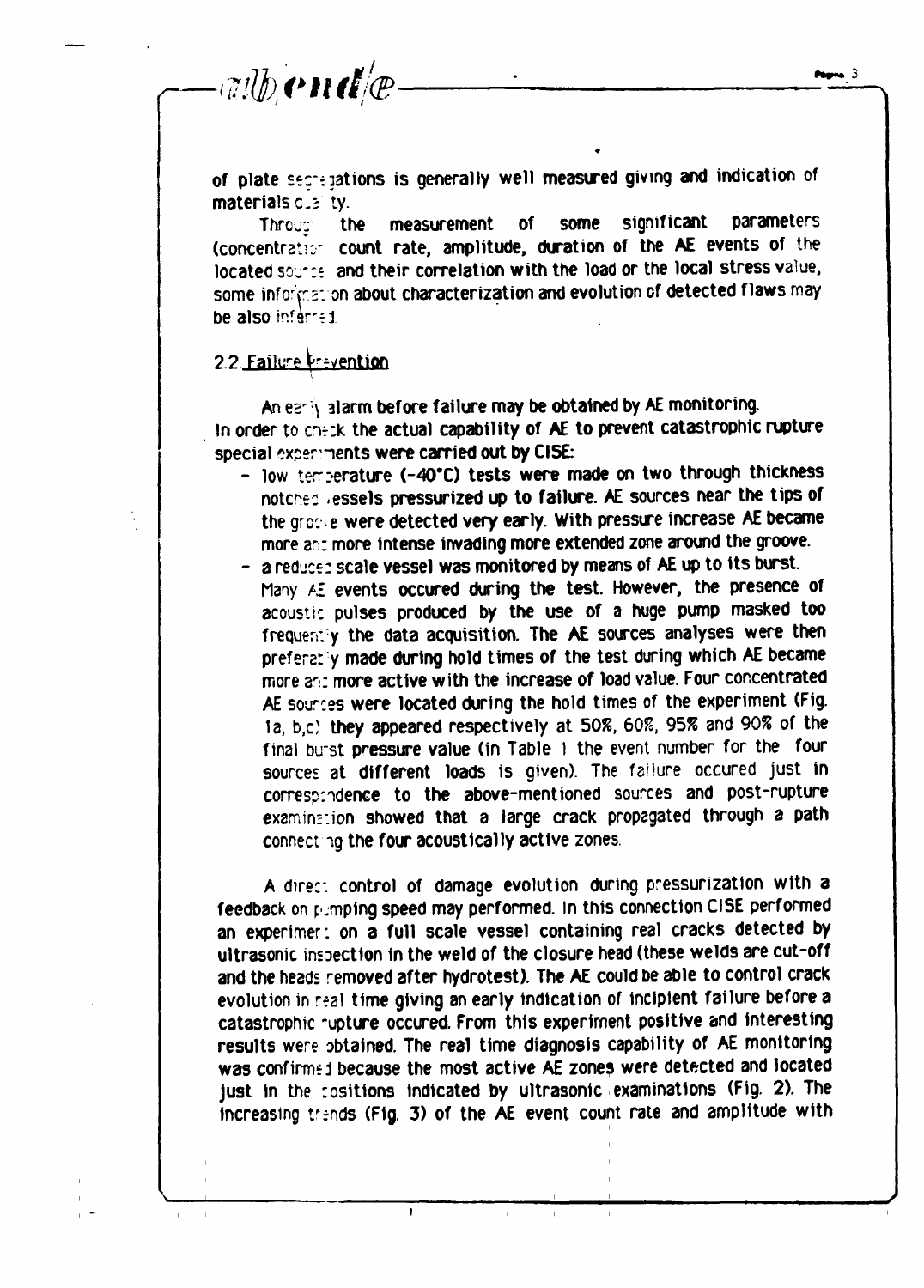**: essure gave a demonstration of the crack evolution prognosis capability of £ method The AE absence during load hold times gave information about rack growth stability. On the other end. the persistence of AE activity during** rold times of the test final stages indicated a certain level of instability and **suggested to reduce the pressure level to be reached and to slow down the raping rate in view of aborting the hydrotest (in this case it was not •rcessary)**

#### **13. Remarks**

ylb/cnde-

**\**

**The AE auscultation is basically a symptomatic technique which rentifies the presence of an evolving process under a given stimulus. Other vestigations have to be made (other ndt, material properties naracterization, local stress distribution evaluation, knowledge of working -ethods of the component under examination, etc.) in order to obtain a = jfficiently complete picture of the present situation. Therefore AE cannot :? regarded as a substitutive method but as a tool complementary and : nergic with other evaluation techniques.**

**Owing to the consolidated mentality in the ndt practice (linked to the ^ability of ultrasonic and radiographic inspection to give the flaw sizing) vú to the fracture mechanics requirements, a strict correlation between AE • dications and defect dimensions is generally expected. As a matter of fact -1 is linked to the flaw growth or behaviour which in turn might depend on :- original size but this is not the general case. In addition only defects . ich show an evolution under applied stress may be individuated. The resence of other flaws which may become active in the future during deration is not excluded.**

**On the other hand, AE during hydrotest gives a picture of the actual rsthologic" situation identifying flaws in evolution, and allowing to look -?ide the process in progress to gather useful information in order to i:?ntify the cause, the diagnosis and prognosis of a progressive damage.**

**On the basis of the above mentioned advantages the AE monitoring of hdrotest is a welJ justified and useful quality test of the pressure vessel s-d gives an AE initial printing map for reference data base.**

# **: HOW AE IN FIRST HYDROTEST**

**In order to conectly perform the AE monitoring of pressure vessel Mrotest and to obtain reliable results, the most suitable and reliable 1- jtrumentation system must be used. The AE proper parameters and their**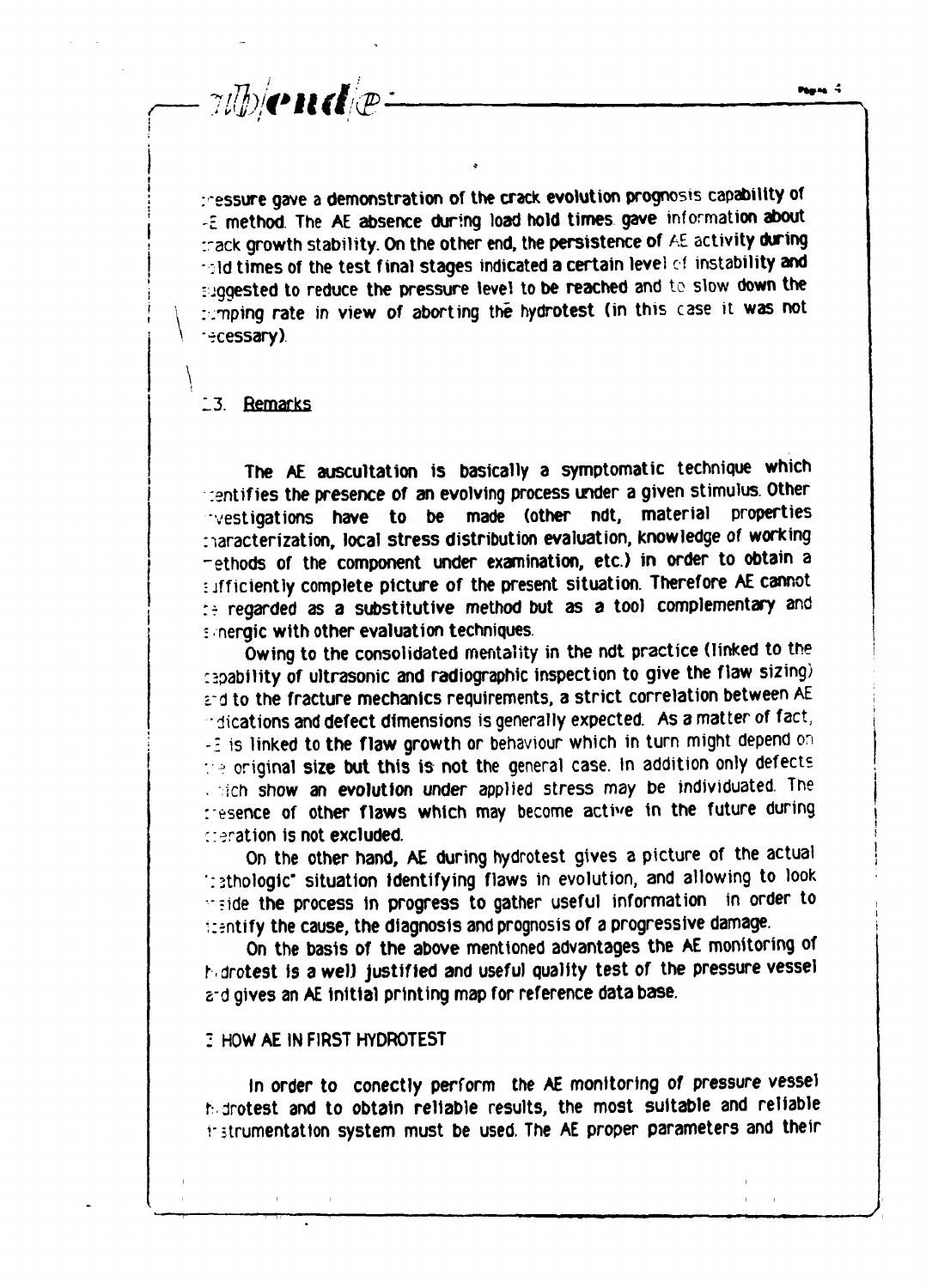$\bullet$ 

connection with test load have also to be measured.

# 3.1. AE Equipment

 $-i\partial/\partial\mathbf{P}$ nd $\partial\mathbf{P}$ 

AE multichannel and multiparameter systems have been developed in the frame of CISE-ENEL programmes and they have been used in the monitoring of the hydrotests. They work in real time. The AEDOS (Acoustic Emission Data Overlooking System) block scheme, the most recent CISE-ENEL system, is reported in Fig. 4.

The main components of the equipment are the following:

- AE sensors. High sensitivity piezoceramic sensors working in the frequency band 150-220 kHz.
- Conditioning chain. The amplification line, one for each channel, consisting in a low noise preamplifier (40 dB gain), an amplifier (0-60 dB gain) and a discriminator - shaper unit.
- AE signal processor This device based on microprocessors performs various measurements as: arrival time differences among the sensors (AT), peak amplitude, rise time and duration of AE pulses, acquisition of test parameters (in the case of hydrotest the pressure value is considered).

A transient recorder unit may be available for pulse contrary and digitizing. All the data are transferred to the minicomputer.

- Minicomputer, Data General minicomputer (NOVA 3, NOVA 4 or 52.1) have been used. The pheripherals include a dual floppy disks that a video display (with hard copy unit) and a keyboard. The man **Contions** accomplished by minicomputer are data acquisition, storage and retrieval from the floppy disks unit, AE source location, data analyses, presentation of the results on the video display.
- Software packages. The software programs have the following characteristics:
	- free positioning of AE sensors on the wall surface and free grouping for  $\Delta T$  evaluation (no obligation to a fixed array is required):
	- wide and free spacing between the sensors (up to 12 meters);
	- interrogation of many sensors (more than those normally required for the location). This redundancy allows a more reliable and precise location:
	- an intelligent and automatic selection of the optimal  $\Delta T$  values. This feature permits an adaptation to the most various geometries and odd combination of them;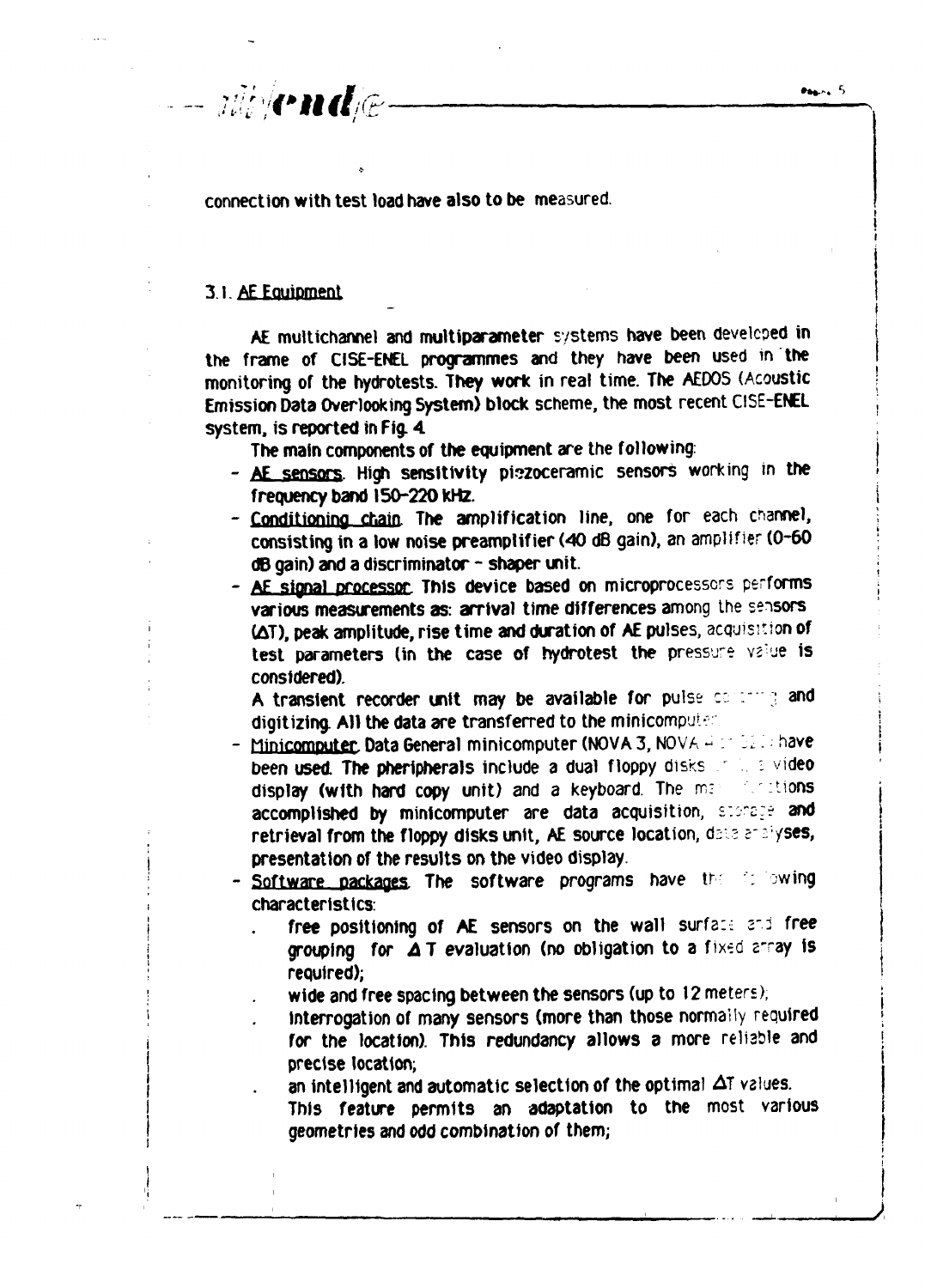$\mathcal{I}-\tilde{a}\mathcal{I}$ *Dende* 

**posi oility to use independent and freely positioned guards or** leader sensors;

**nig<sup>1</sup> - data acquisition rate (over 100 pulses/sec);**

res time location and display;

**fler oility to the modifications and improvements and full "inteactivity between operator and software**

AE senso-s, conditioning chain, signal processor and software packages **: were designec and manufactured by ClSE.**

## **3.2. AE Source Characterization Criteria**

**In spite of the symptomatic characteristics of AE, several analyses may be perfomed on AE signals in order to understand the nature of occuring degradation process. Location of AE sources, suitable event parameters and** their correlation with load value allow to gather some information about the type of the flzw and its evolution.

# **3.2.1. AE sourc? selection by location**

**[**

**The location procedure is the most powerful method for the identification and characterization of AE sources it allows for instance after the AE sources have been localized:**

- *<b> to evaluate the concentration of AE events for any source (Fig. 5).* The concentrated or dispersed source distribution gives useful information on flaw type (for instance crack or clate segregations);
- **to assign AE activity to specific zones of irc . exponents giving the possibility to understand the origin of the acoustic phenomena (friction i between component surface and the supports, beroir.g in correspondence I I** of the leg or skirt welds, friction or impact of internals" against the **vessel wall, repairs, badly welded plates, scare distionding, etc.);** 
	- **; to discriminate AE produced by crack evolution from AE due to the bulk I material surrounding a cracked zone;**
	- **| to distinguish between a distributed slug disbondmg or crushing from a | concentrated flaw growing in a weld seam;**
	- **i to visuz'ly follow the extension of large cracks during load variation I (7) (Fig 5),**
	- **j to reject spurious signals (electrical spikes, pulses due to the loose or** external part impacts, or bolt tightening);
	- **I to reject AE events or pump operation acoustic transients generated | outside the monitored area.**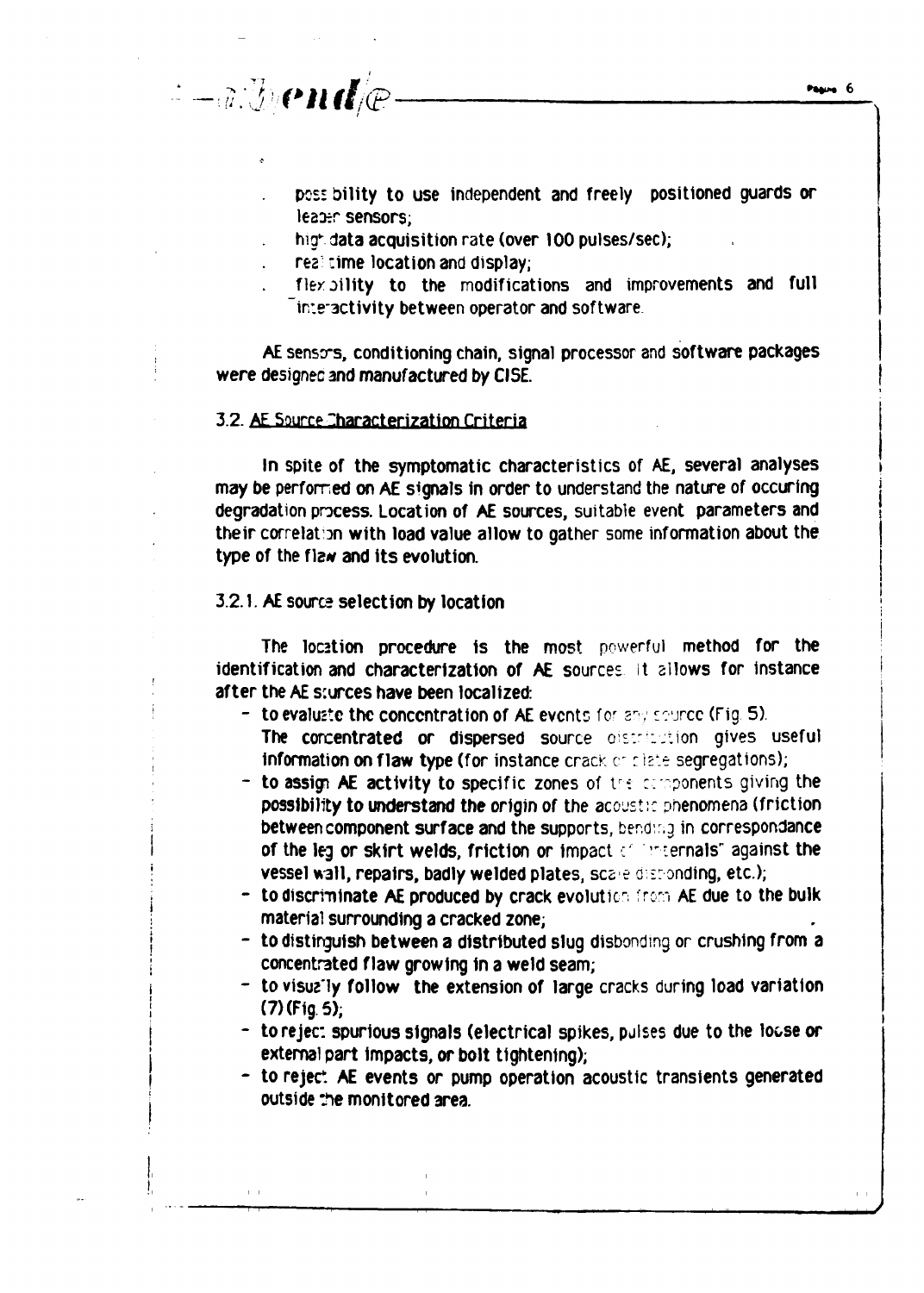$-\pi\psi$  on  $\psi$ 

#### 3.2.2. AE parameters

:

:

Considers- le information is contained in the AE event depending on the evolution process in progress. Unfortunatly a loss of information occurs along the path AE source - AE sensor (which may be of several meters) due to attenuation of AE burst in the material (high frequency cut off) and to the sensor frequency band (broad band sensors, on the other hand, usually exibit a reduced sens'tivity).

However a part of the original information content is preserved and several analyses may be carried out on the located events. The analysis techniques implemented and applied by CISE during its experiments in laboratory and on site for each identified and significant AE located source allow the following examinations:

- total events and event count rate;
- calculation of the concentration values of the located events;
- event amplitude and energy spectra;
- event rise/time and duration distributions;
- statistical time distribution of the events.

Some general observations may be deduced through CISE experience about the capability of the above-mestioned parameters to get insight in understanding the occuring phenomenal

- high concentration values in a selded zone represent a convincing indication of the onset of servees flaw evolution;
	- the appearence of high energy is ses in the amplitude spectrum is a symptom of progressive deterioration of a damaged zone especially in the final stage of crack evolution;
	- a combination of high count rate, high concentration and amplitude gives an important alarm of dangerous situation;
	- the presence of AE pulses of long duration may be connected with friction phenomena;
	- short rise times, incompatible with the sensors frequency band, are due to electrical spikes or to tails of high intensity pulses of mechanical origin.

# 3.2.3. AE parameters versus load

The correlation between AE activity and characteristics and the values of test stimuli applied to the component gives a considerable contribution to i the interpretation and characterization of AE phenomena.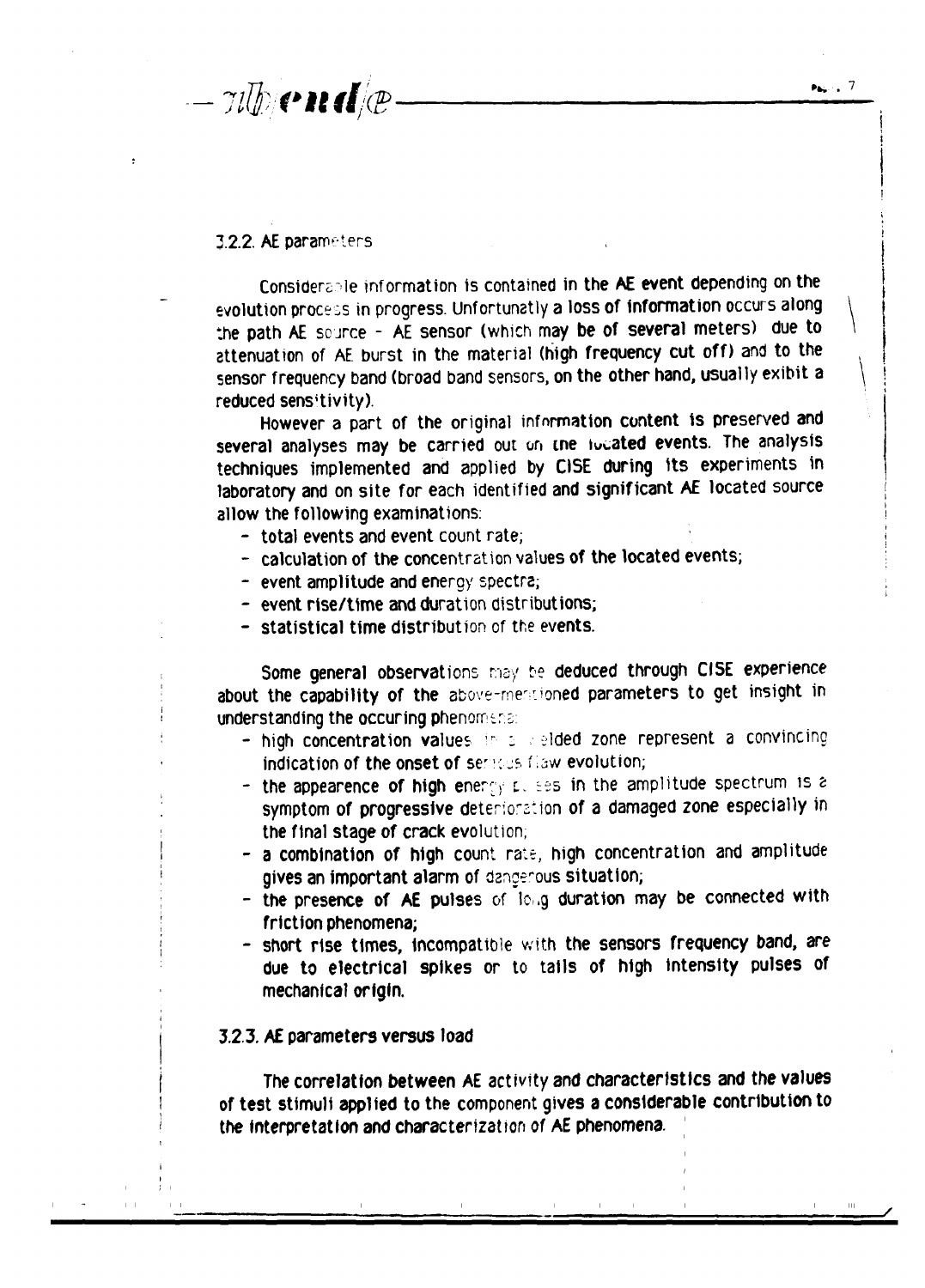**Many relationships have been attempted However for real time** experiments it is necessary to look for the most important correlations which may be symptoms of serious damages including catastrophic failure. **For this reason CiSE examines in real time the following bahaviours of located sources.**

- **AE activity (count rate) and high anplitude event number vs load. Special attention is devoted to high concentration sources located in structurally important zones of the component (i.e. circumferential and longitudinal welds, nozzle welds, overstressed zones, etc.); \**
- **- the saturation phenomena in count (plateau), if they occur, probably j linked to pile-up process in a microcrack array; j**
- **the presence of AE activity during hold times of the test This fact j indicates a certain level of instability and may be an alarm of | dangerous degradation which can suggest to decrease the pressure ! value, to slow down the pumping rate and in some cases to stop j the test. Decay time ("quenching time") of this anomalous AE must be > carefully examined in order to take decisions on the test continuation. j**

**Many other correlations may be studied off-line in order to better i characterize AE sources. They are described in more specialized pape<sup>r</sup> s. ]**

# **3.3. Calibration and test procedures j**

 $\pm$  1

 $\bar{1}=-1$ 

 $--$  where  $\mathcal{E}-$ 

**I I In the frame of CISE-ENEL programmes a special procetion of us been prepared for pennstok Y junction first hydrotest. The main instantial this procedure are outlined here; they are carried out through subs? ~ f .eps in order to minimize the Interference with workshop time schecu**

**3.3.1. Preliminary study and laboratory planning of the test**

**This step is concerned with the definition of test details or the basis of drawings, documents, agreements with the customer (in some crass an on site Investigation is necessary). This action includes: AE moniicrrg phase** definition (depending on the scheduled pressurization procedures), rumber of **AE sensors and choice of their position, calibration procedure set up, measurement and analysis time schedule preparation.**

**This step includes also the computer programs set-up, that is the input of sensors coordinates and parameters for data analysis and graphic representation of output results.**

**AE sensors are then selected and intercaltbrated: their sensitivity must be high and comparable within few dB.**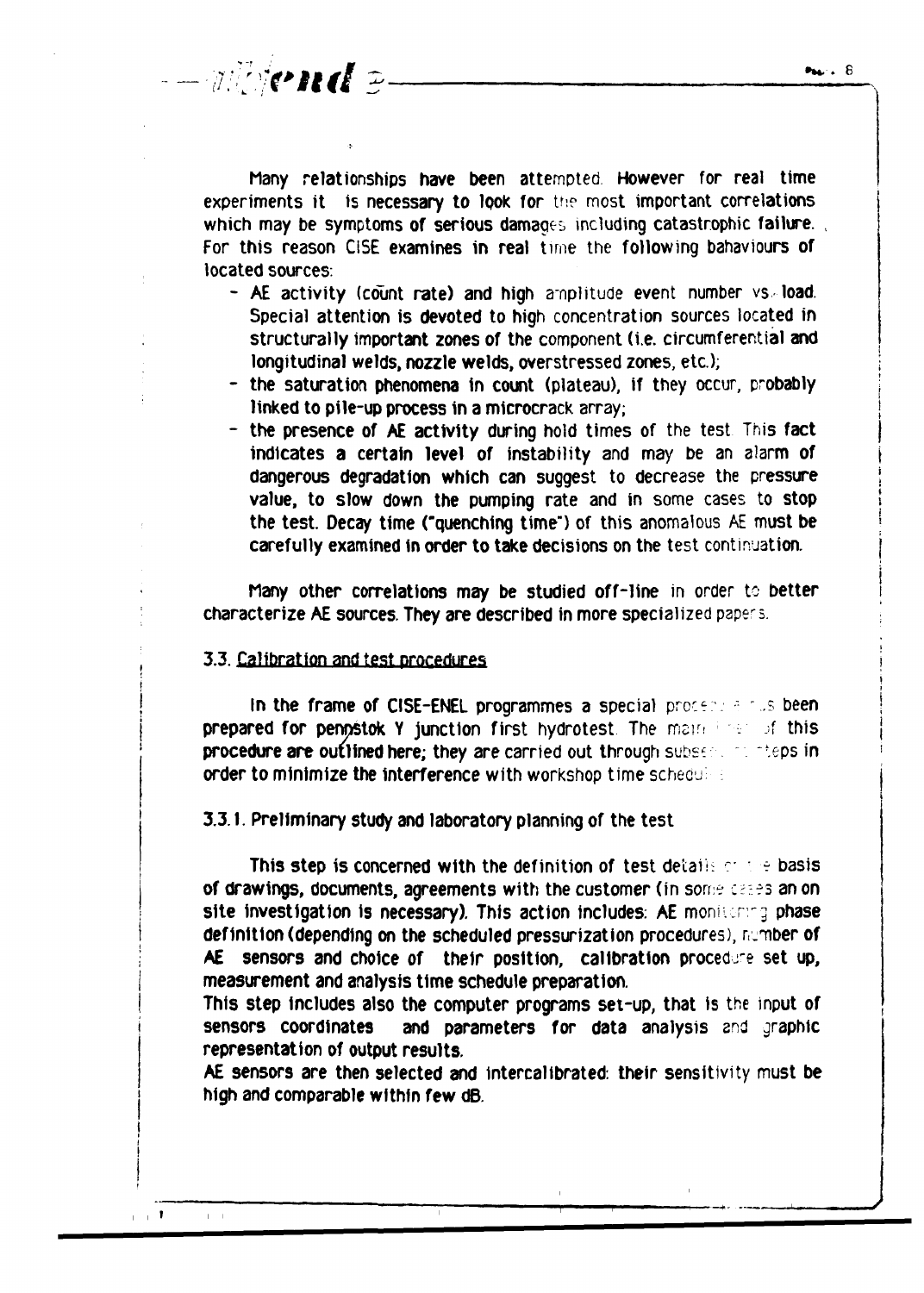# 3.3.2. Sensers preamplifiers and cables positioning

The serisons, usually less than 48, according to the vessel size, are mounted on the outer vessel surface. A reliable acoustic coupling ia assured by magreli: :evices (rather powerful) and a special glue. A preamplifier is set very cless to each sensor (within 1 meter) and connected to junction box. Through a m. tiwire cable (root), the signal is conveyed from the junction box to the  $m$ -asurement station (a van housing the AE measurement and analysis system) parked in a safe area.

#### 3.3.3. Conner, on to the AE instrumentation system

After :able positioning the detection channels are connected to the instrumental on system located into the van.

# 3.3.4 Cal ibr2:ion measurements

'- *Alle end @* 

After an accurate check of the instrumentation system, calibration measurements are performed by means of artificial AE sources, mainly to verify the correct performance of source location procedures in every part of the monitored area.

3.3.5. On-line measurement and analysis of AE during hydrotest

When the calibrations have been completed the hydrotest can be started together with AE monitoring. During the various pressure steps AE data are collected and, under the operator control. sursissible to process in real time the data related to the most active areas. A permanent record of all the data useful for location and classification of  $\angle E = \angle \angle$  ress is available on floppy disks 'or future analyses.

#### 3.3.6. Off-lire AE data analysis

Further analyses are carried out on site on recorded data immediately after the pressure test to identify and classify each significant source.

# 3.3.7. Classification of AE sources

The ans'yses lead to classification of AE following the criteria defined through the accumulated experience on the same type of component. The responsible of the hydrotest is immediately informed on the possible existence 2rd location of hazardous AE sources so that a control with

 $\mathbb{F} = \mathbb{F} = \mathbb{F}$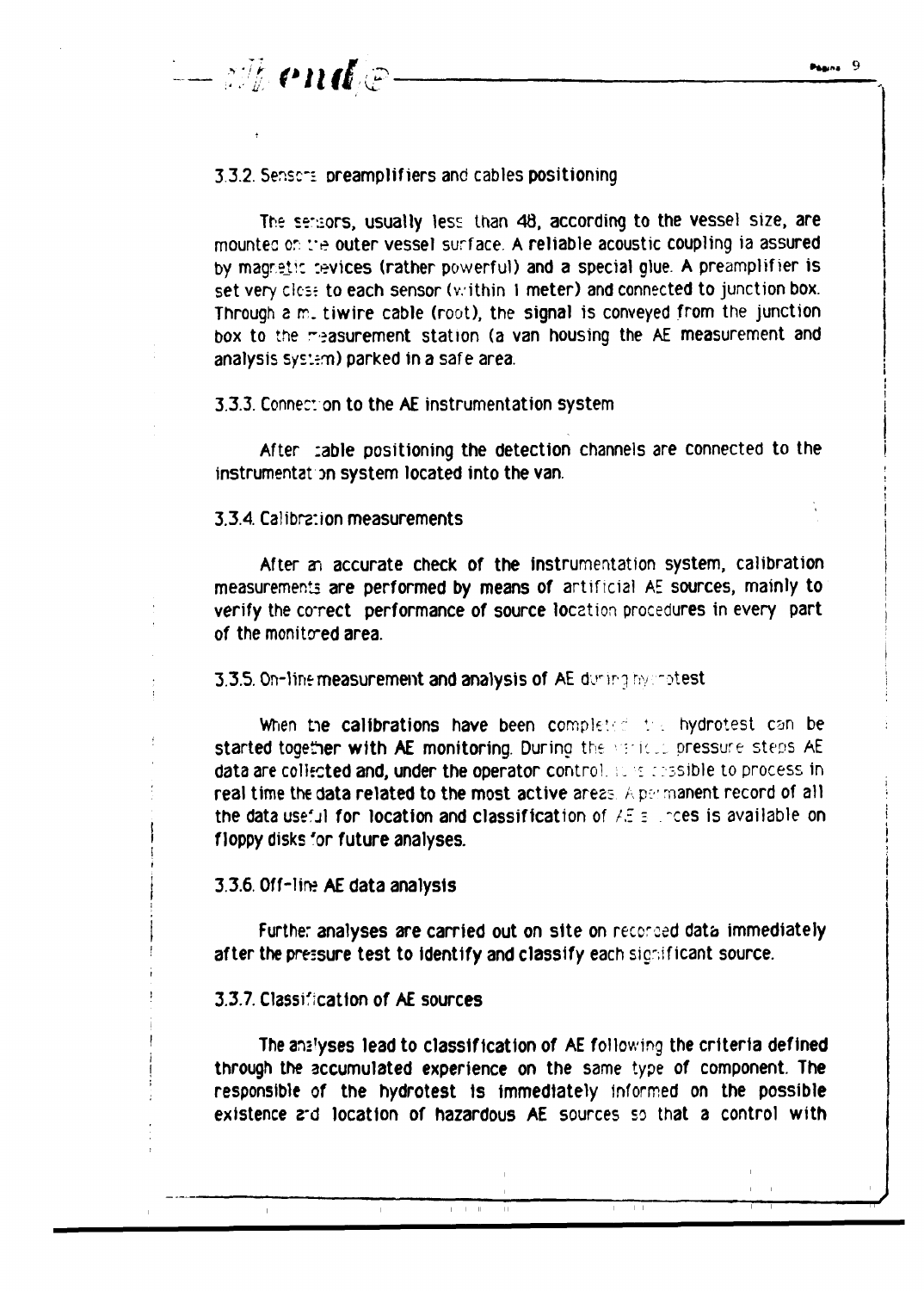traditional NDT techniques can be made.

#### 3.4. NDT Post Test Examination

The AE localized sources are always pointed out to the customer for post test non-destructive evaluation following the procedures of A5ME coces. By visual inspection some parts are often clearly identified as cause of AE source. These parts are also examined by dye penentrants and magnetic methods in order to verify the absence of any surface crack. The other IAE sources located on pressure vessel and welds (their grading is always made), are carefully inspected by ultrasonic examination or, if necessary, by radiography.

# 3.5. Specimen Tests

Laboratory measurements to characterize the microstructural processes originating AE have to be made during tensile and fracture mechanics tests (8,9,10)

In particular for AE monitoring during pressure vessel hydrotest t^e characterization of AE associated to the process of subcritical crack growth in structural steel is required.

To this aim CISE performed several measurements on notched LT. T:.. ST oriented \ CT specimens of ductile steel during fracture mechanics tests. Count rate of the AE events, their peak amplitude distribution, time interment between events were analysed

Among the various AE parameters, peak amplitude distribution confirmed to be the most sensitive to the crack growth.

#### 3 6 Personnel Qualification

The EA monitoring of pressure vessels during hydrotest is not a simple test. Personnel qualification is therefore a real and very difficult problem. Expertise in the operation of instrumentation systems, large and ceep knowledge of the AE processes and their correlation with material properties, of AE correlation with test parameters and of manufacturing ! methods and hystory of the component under examination, are definitely required.

Therefore a many years experience in AE workshop hydrotest has to be requested to the team performing the test. A professional profile of these skilled and expert operators has to be prepared.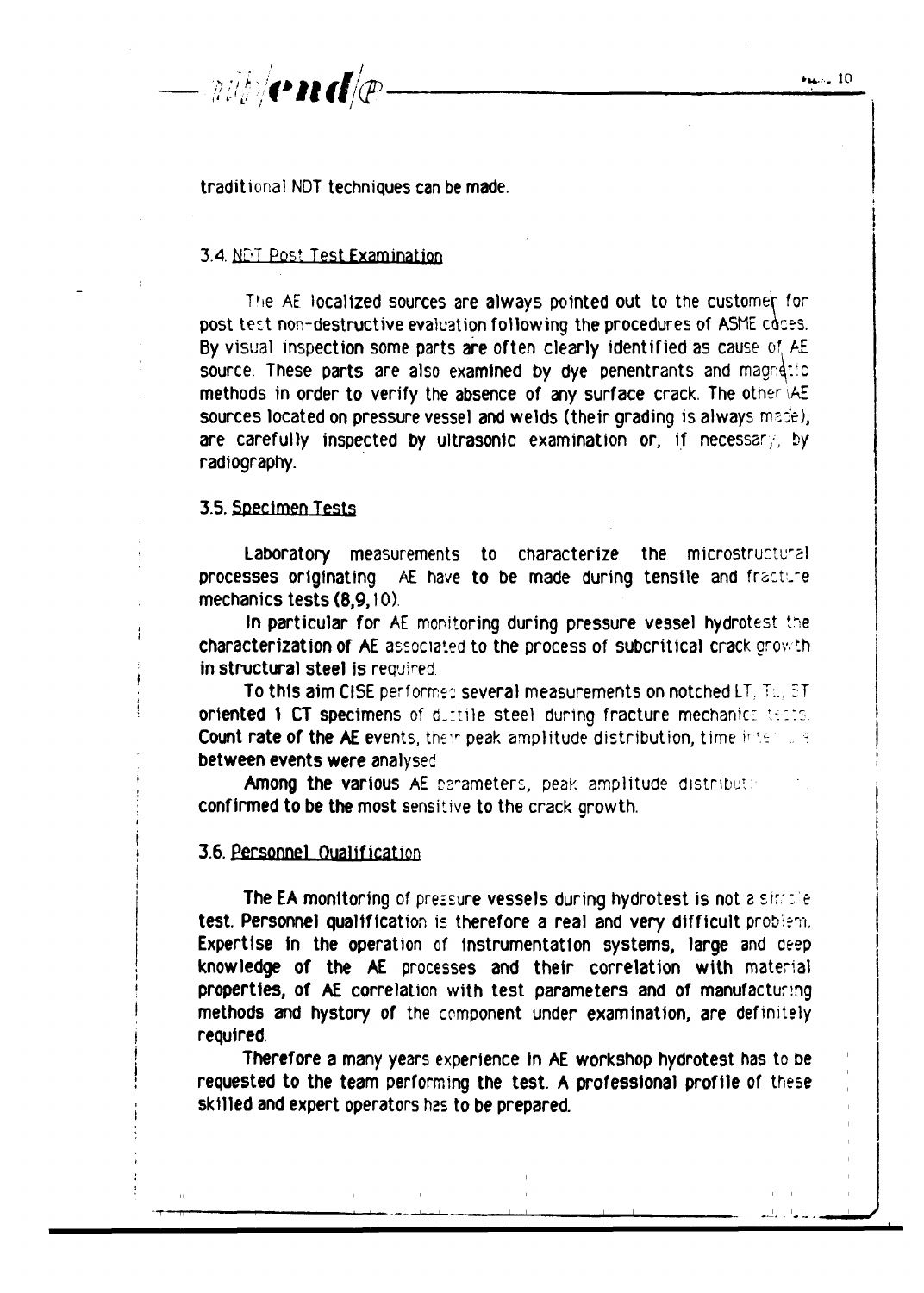$-cil\ell$  end  $\ell$ 

# 4. CONCLUSION

AE monitoring during first hydrotest is an useful and well proven industrial test.

Despite its symptomatic characteristics, information on AE sources may be obtained using suitable criteria of characterization.

An incirrent failure may be detected and aldrm procedures may be activated. A suitable and reliable multichannel and multiparameter system working in real time is required.

The operation procedures for each type of component under examination have to be precared.

Many years of experience in AE industrial werkshop application are required for personnel qualification.

### References

- E. Fontana, G. Grugni, C. Panzani, B. Pirovano, G. Possa, F. Tonolini, F.  $(1)$ Cioli: "Acoustic emission measurements during the first pressure vessel tydrotest of ENEL-Caorso BWR". (3rd Conference on Periodic Inspection of Pressurized Components, London, UK, 1976).
- $(2)$ E. Fontaia, C. Panzani, F. Tonolini, G. Nardoni, A. Berzolla: "Acoustic emissic monitoring of pressure vessels during workshop hydrotest". (1st European Conference of Non-desctructive Testing, Mainz, FRG,  $1975$
- $(3)$ E. Fontana, C. Panzani, F. Tonolini, G. Villa: Experience in acoustic emission examination of pressure vessel during a gootests". The 6th International Acoustic Emission Symposium,  $CF = F + Nov.$  3, 1982, Susono ("okyo).
- $(4)$ V. Regis: "Research Activities developed by ENEL-CISE on defect detection and sizing by acoustic emission and witrasonic advanced techniques". (OECD/IAES Specialist Meeting on defect detection and sizing, wint Research Center, Ispra, 3-6 May 1983).
- $(5)$ F. Tondimi: "Acoustic emission monitoring during pressure vessel hydrotest". (OECD/IAEA Specialist Meeting on defect detectionand sizing, wint Research Center, Ispra, 3-6 May 1983).
- $(6)$ S. Ghia, G. Possa, V. Regis, F. Tonolini: "On-line surveillance and monitoring developments for applications in power plants". (Proceetings of 1st International Conference On-line Surveillance and Monitoring, ICOSM 83, 31th August - 2nd September 1983, London).
- $(7)$ D. Bozzeti, R. Brandi, E. Fontana, C. Panzani, F. Tonolini, G. Villa: "Acoustic emission monitoring during fatigue loading of nodes for offshore platforms. 10th World Conference on non-destructive testing,

 $\blacksquare$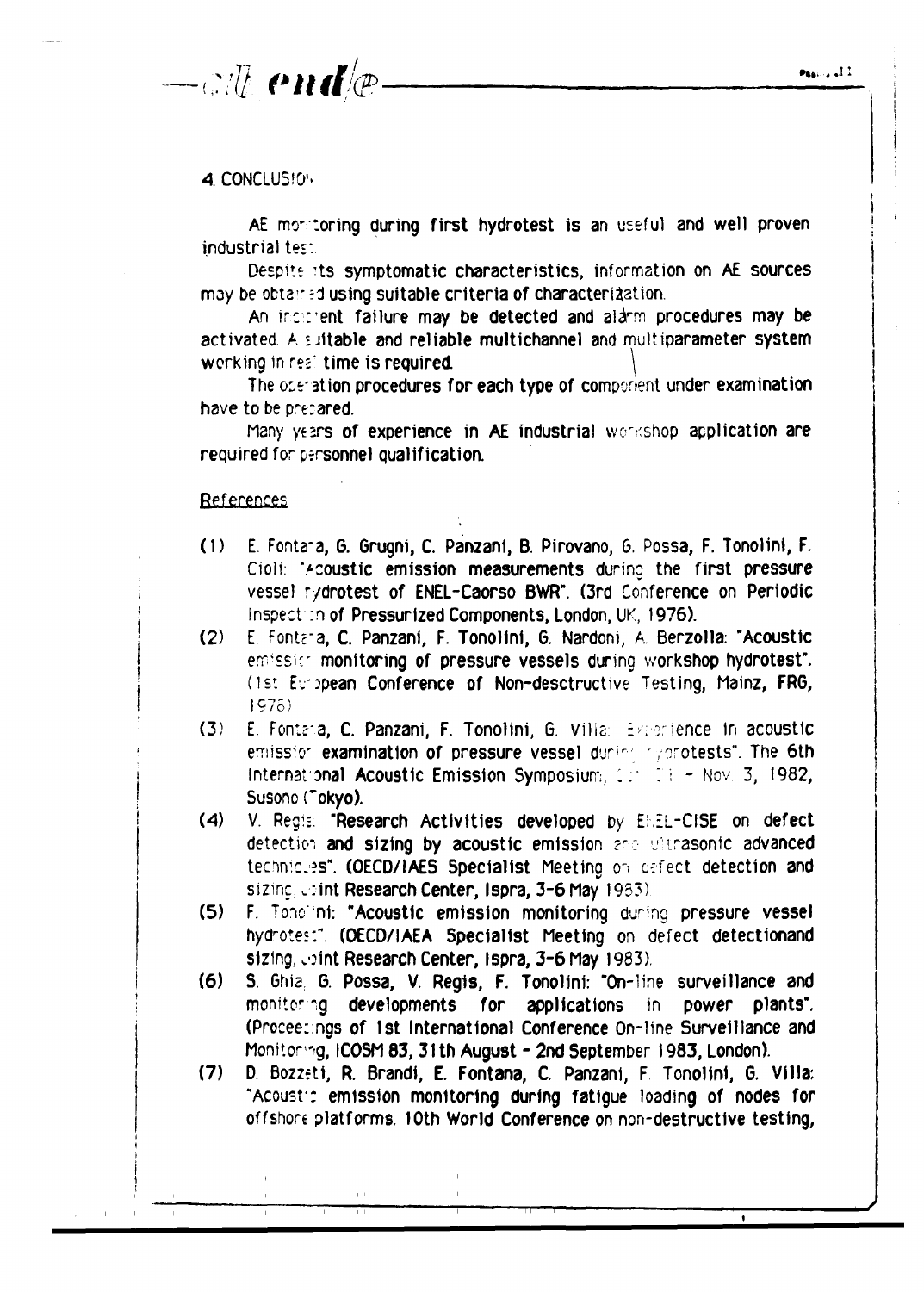$-m$  which  $d/p$  .

August 23-17, 1982, Moscow

- (8) 6. Airoldi: "Mechanical prope'fies and Acoustic Emission in A-533 B steel in the temperature range 24-288°C". (Metal Science 14, 569, 1980).
- (9) C. Rinaldi, F. Tonolini: "A contribution to the problem of detection of subcritical crack growth of \structural steels". 10th EWGAE Meeting, 14th-16th October 1981, Winterthur.
- (10) 6. Airoldi: "A-533 B and A-508. development of the deformation processes with temperature as studied using Acoustic Emission". (Metal Science-16, 153, 1982).

 $\mathbf{r}$ 

 $\mathbf{r}$ 

 $\bar{\rm I}$  .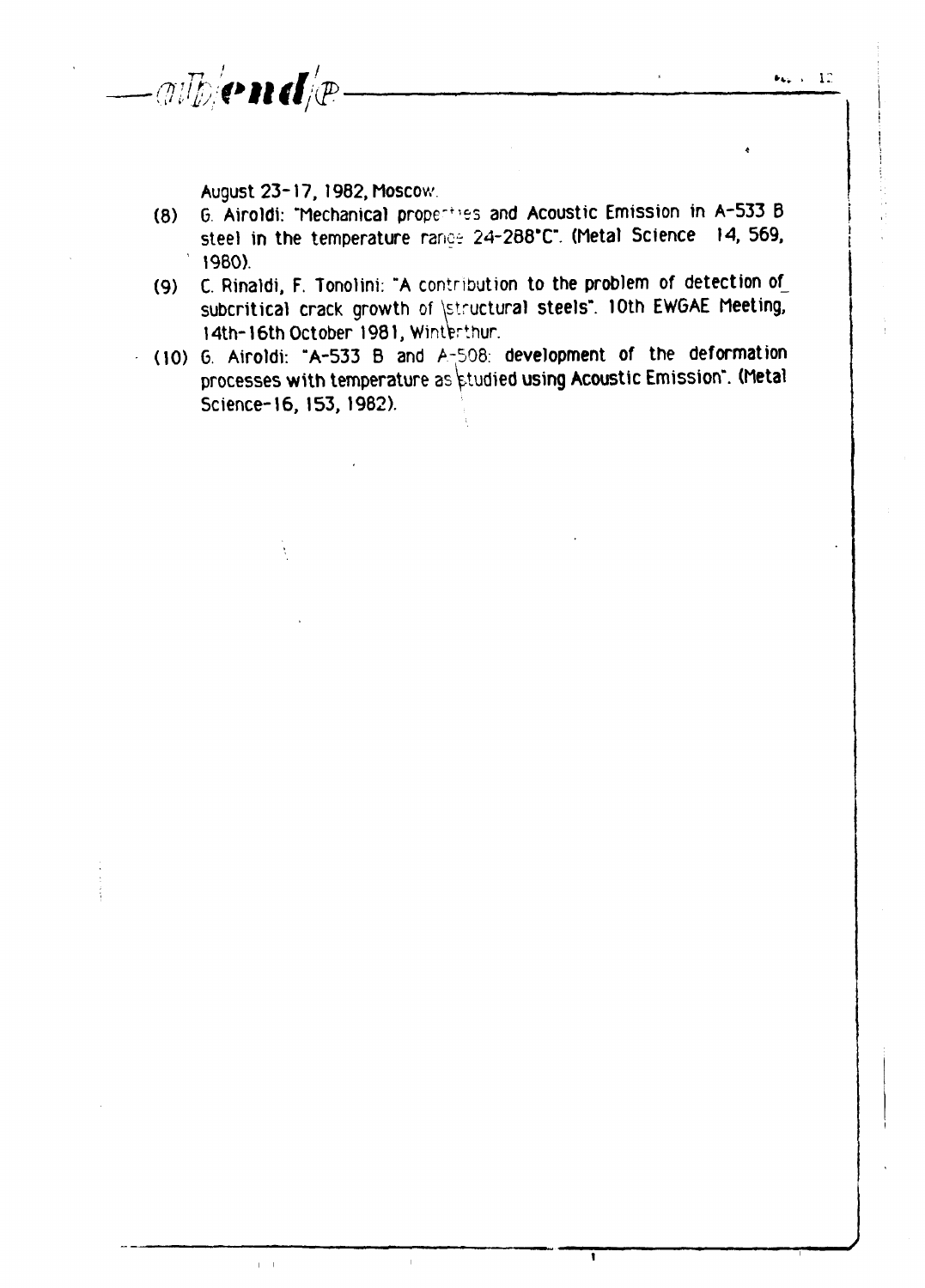$\ddot{\phantom{a}}$ 

 $\overline{\phantom{a}}$ 

 $\ddot{\bullet}$ 

| PRESERVE                          | ACOUSTIC EMISSION SOURCES  |                          |                         |                           |
|-----------------------------------|----------------------------|--------------------------|-------------------------|---------------------------|
| (ber.                             | $\overline{s1}$            | $\overline{\mathbf{s2}}$ | $\overline{\mathbf{s}}$ | $\overline{\mathbf{s}}$ 4 |
|                                   |                            |                          |                         |                           |
| 200                               |                            |                          |                         |                           |
| 2:1<br>22 J                       |                            |                          |                         |                           |
| 2:1                               |                            |                          |                         |                           |
| 24.7                              |                            |                          |                         |                           |
| $25^{\circ}$                      |                            |                          |                         |                           |
| 261                               | $\pmb{1}$                  |                          |                         | $\frac{1}{1}$             |
| 27 <sub>c</sub>                   | 4                          |                          |                         |                           |
| 2E <sub>1</sub><br>$\overline{a}$ | $\pmb{\theta}$             |                          |                         |                           |
| 291                               | 5                          |                          |                         |                           |
| 3C <sub>1</sub>                   | $\pmb{B}$                  |                          |                         |                           |
| 310                               | 18                         |                          |                         |                           |
| 32 <sup>o</sup>                   | 10                         | $\mathbf{1}$             |                         |                           |
| 33:                               | 12                         | 8                        |                         |                           |
| 34 <sup>°</sup>                   | 18                         | 17                       |                         |                           |
| 350                               | 11                         | 9                        |                         |                           |
| 360                               | 10                         | 16                       |                         |                           |
| 37C                               | 21                         | 18                       |                         |                           |
| $38^\circ$                        | 12                         | 12                       |                         |                           |
| 390                               | 16                         | 12                       |                         |                           |
| 40 <sup>-</sup>                   | 15                         | 23                       |                         |                           |
| 410<br>42 <sup>o</sup>            | 17                         | 27                       |                         |                           |
|                                   | 20                         | 17                       |                         | -                         |
| 450<br>440                        | 25                         | 25                       |                         |                           |
| 450                               | 14                         | 10                       |                         |                           |
| 460                               | 18<br>$\blacktriangleleft$ | 11                       |                         |                           |
| 470                               | 9                          | 13                       |                         |                           |
| 480                               | 12                         | 5                        |                         |                           |
| 490                               | 10                         | $\mathbf{1}$             |                         |                           |
| 500                               | 8                          |                          |                         |                           |
| 510                               | 13                         |                          |                         | $\epsilon$                |
| 520                               | 9                          |                          |                         | 27                        |
| 530                               | 10                         |                          |                         | 51                        |
| 540                               | 7                          |                          | 8                       | 11                        |
| Failure                           | $\overline{\mathbf{3}}$    |                          | 192                     | 9                         |

# TABLE 1 - Acoustic Emission activity during hold pressure  $=$   $rri$ ods

 $\frac{1}{\sqrt{2}}$  $\frac{1}{4}$  ,  $\frac{1}{2}$  ,  $\frac{1}{4}$  ,  $\frac{1}{4}$  ,  $\frac{1}{4}$  $\mathcal{L}_{\text{max}}$  and  $\mathcal{L}_{\text{max}}$  and  $\mathcal{L}_{\text{max}}$ 

 $\frac{1}{2}$ 

 $\pm 1$  $\bar{W}$  $\sim 10^{11}$  km  $^{-1}$  $\mathbf{H}^{\text{L}}$  and  $\mathbf{H}^{\text{L}}$  and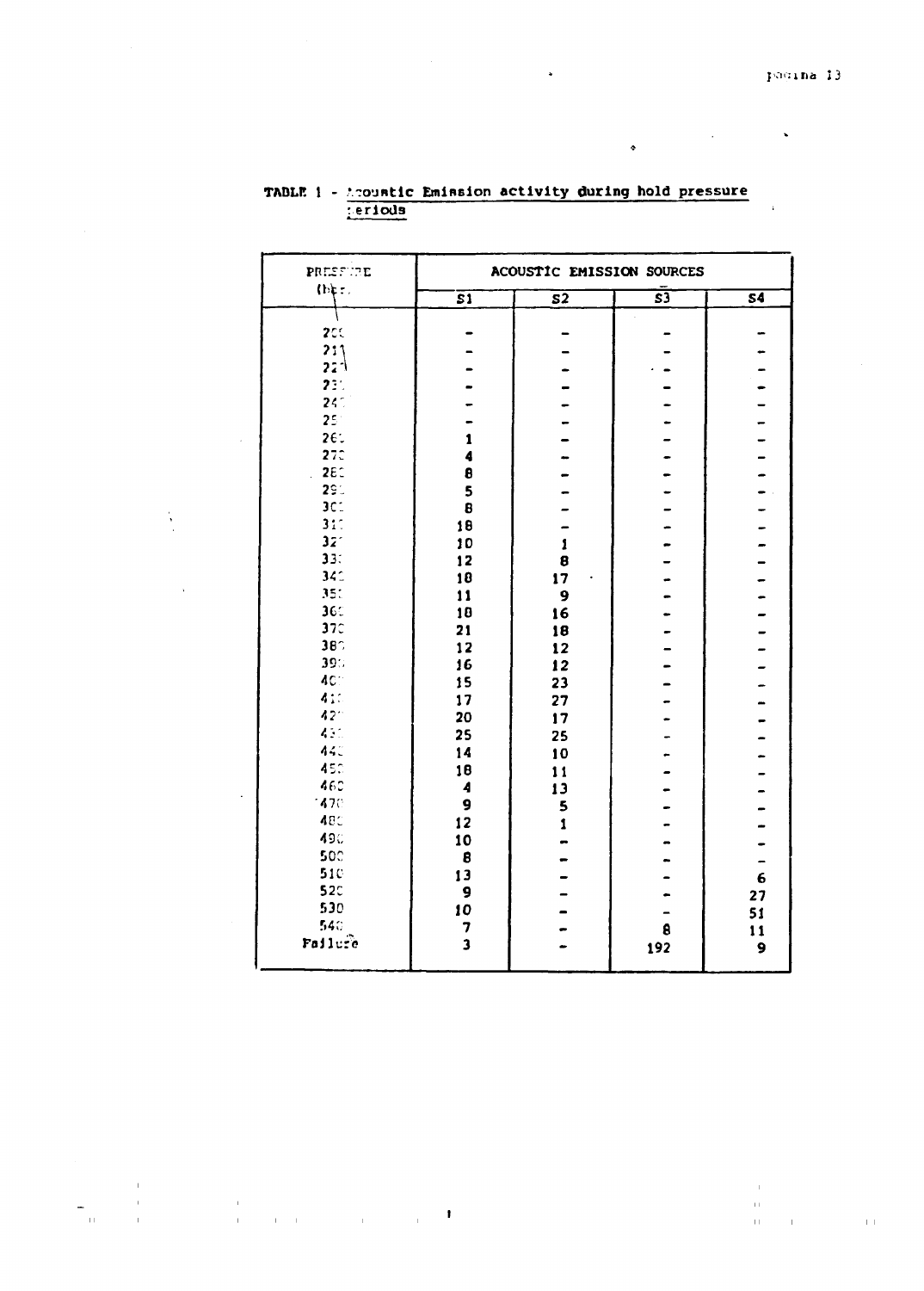





**Fig. lb - Location map of AE sources appeared during hold times in the pressure range 300 atm. - SSO atm.**

Piagina I: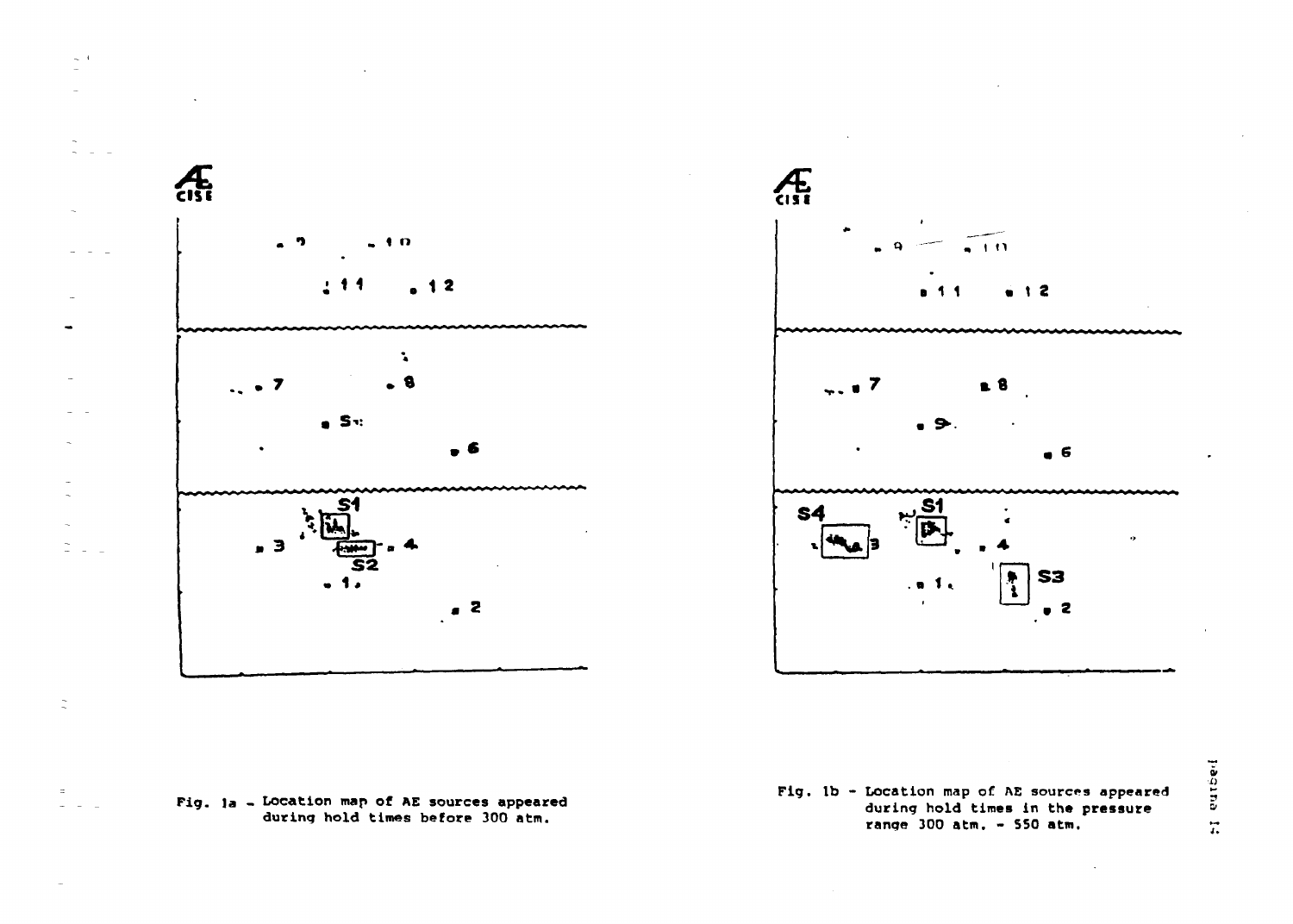pagina  $\mathbf{15}$ 

 $\chi$ 



 $\sim 10$ 

 $\begin{array}{c} \begin{array}{c} \cdot \\ \cdot \end{array} \\ \begin{array}{c} \cdot \\ \cdot \end{array} \end{array}$ 

 $\mathcal{A}^{\pm}$ 

**Fig. tc - Positions of the most Important AE sources (SI - S2 - 53 - S4> on the vessel.**

 $\label{eq:2.1} \mathcal{A}^{(1)}(x) = \mathcal{A}^{(1)}(x) = \mathcal{A}^{(1)}(x) = \mathcal{A}^{(1)}(x) = \mathcal{A}^{(1)}(x) = \mathcal{A}^{(1)}(x) = \mathcal{A}^{(1)}(x) = \mathcal{A}^{(1)}(x) = \mathcal{A}^{(1)}(x) = \mathcal{A}^{(1)}(x) = \mathcal{A}^{(1)}(x) = \mathcal{A}^{(1)}(x) = \mathcal{A}^{(1)}(x) = \mathcal{A}^{(1)}(x) = \mathcal{A}^{(1)}(x) = \$ 

 $\mathcal{L}^{\text{max}}_{\text{max}}$ 

 $\pm$ 

 $\mathbf{r}$ 

 $\mathbf{u}^{\dagger}$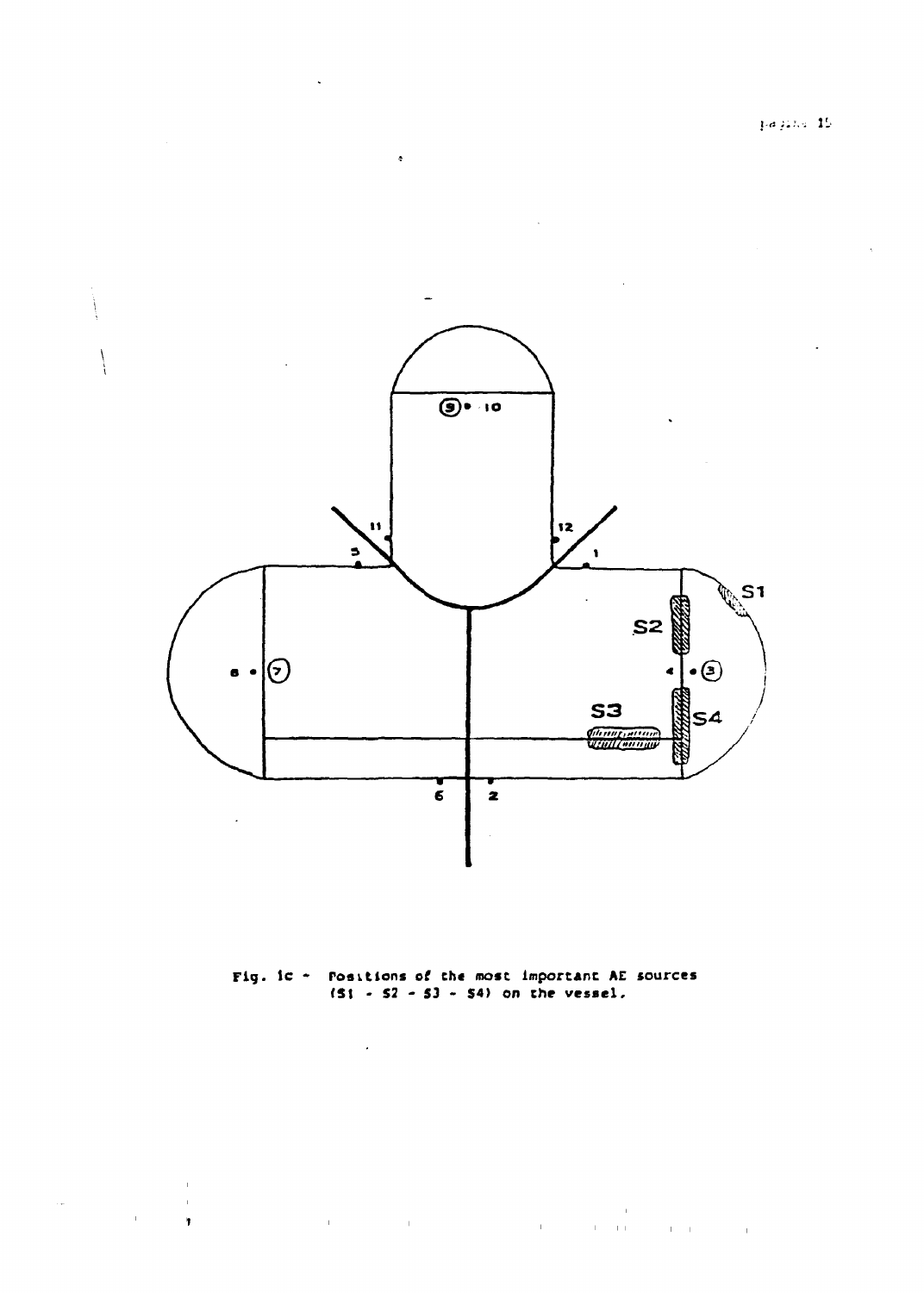

Fig. 2 - Location map of AE sources located in a weld containing real cracks.

yanina It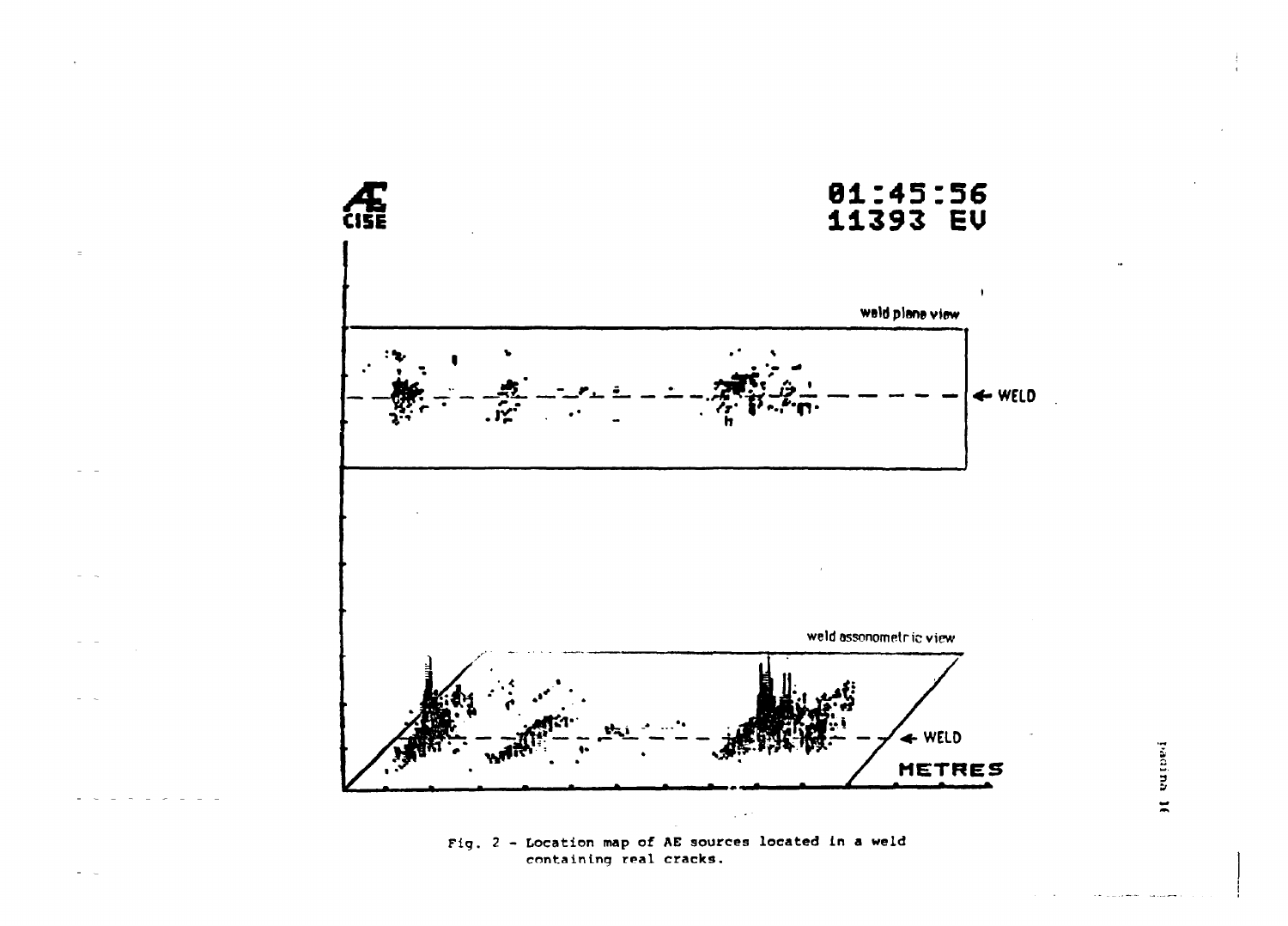

hold times have to be noted.

 $\Xi^{\prime}=\Xi^{\prime}=\Xi$ 

pagina 17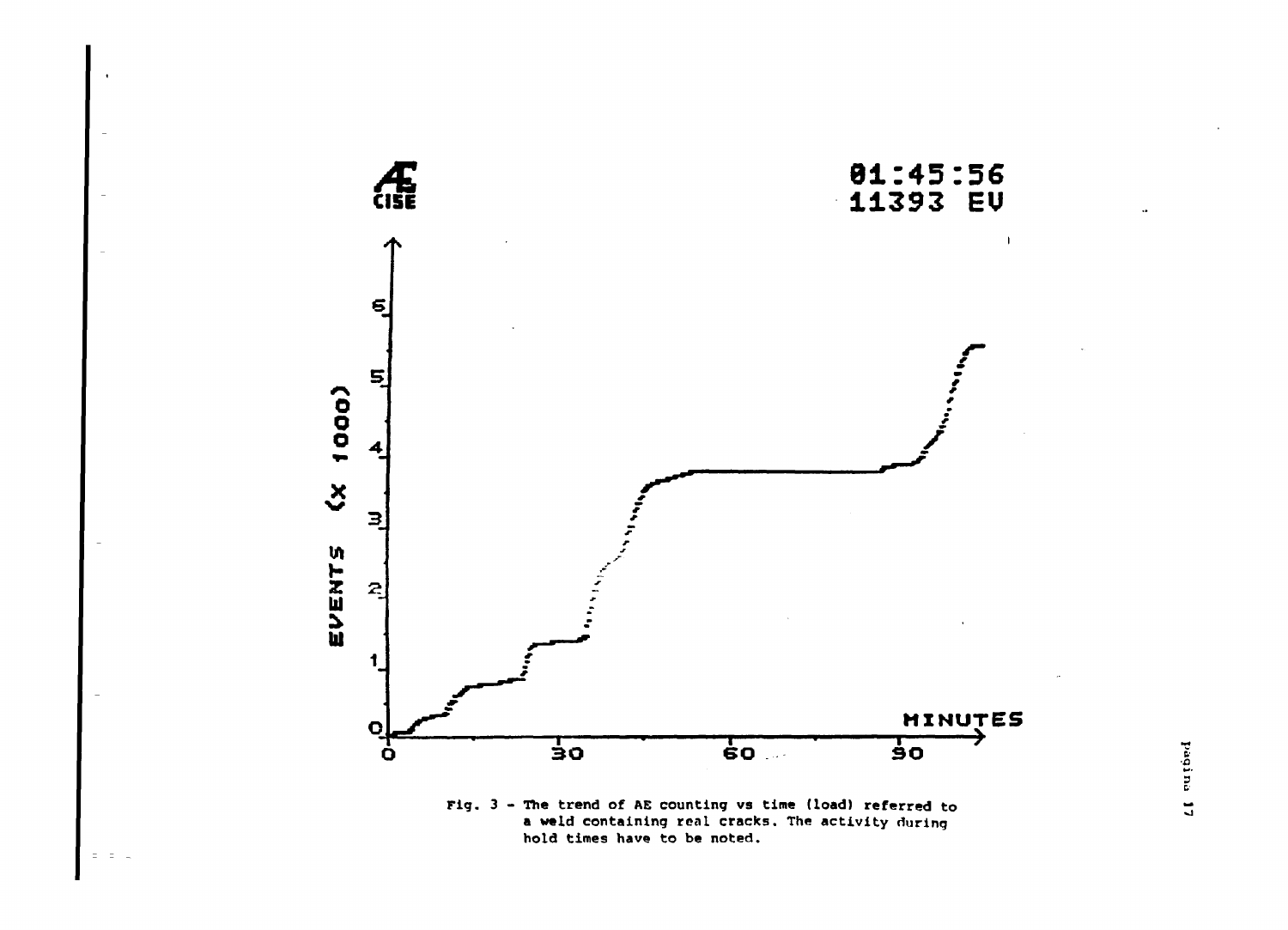

Fig. 4 - Acoustic Emission Data Overlooking System (AEDOS) block scheme.

er: 15er1  $\overline{a}$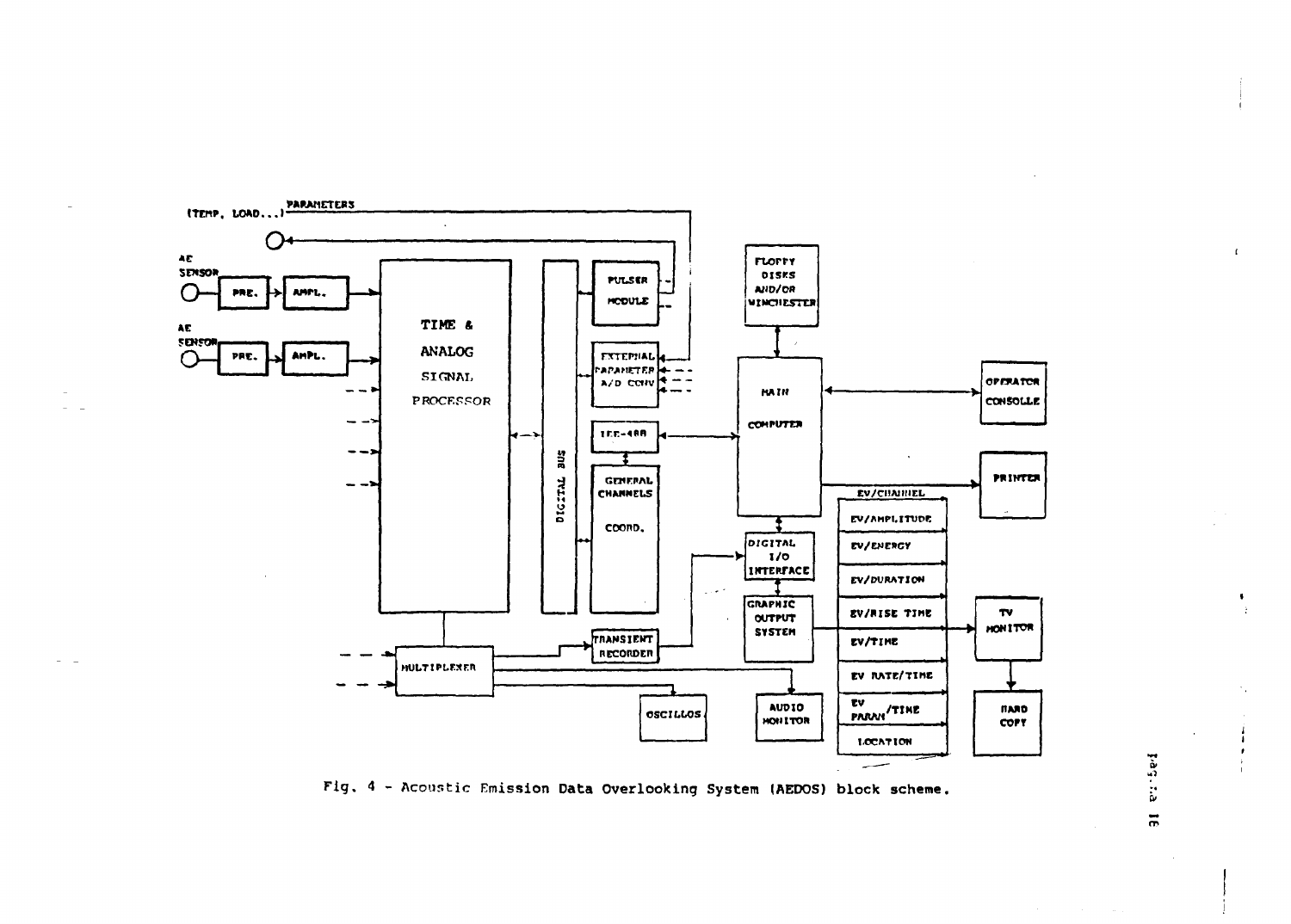

Fig. 5 - Location wap and source analysis: as an example a broad source  $(S_j)$  and a narrow source are examined.

**Fautio**  $\overline{\phantom{a}}$ 

 $\bullet$